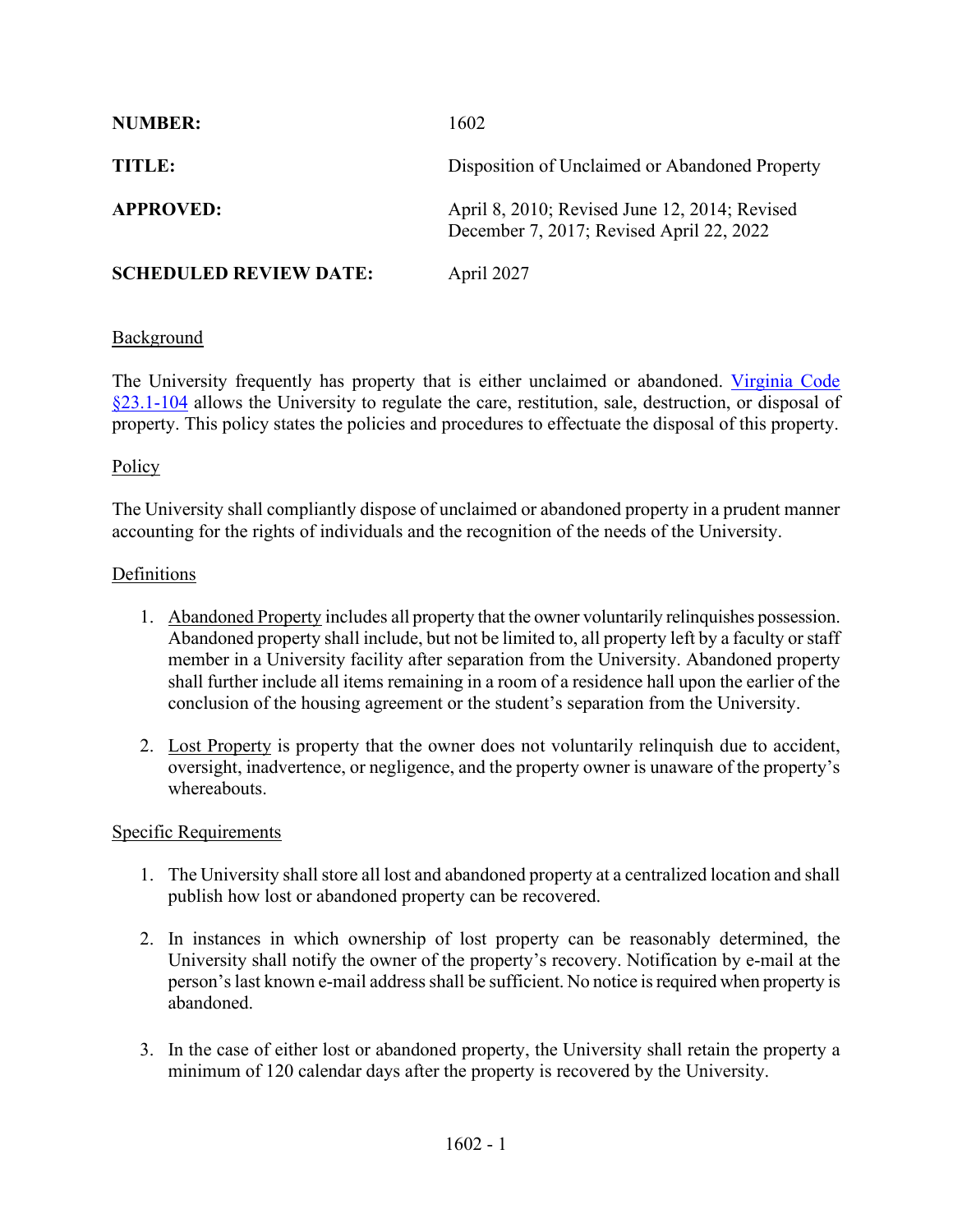- 4. Upon receiving a claim for lost or abandoned property, the University may impose a reasonable storage fee.
- 5. In the case of tangible personal property, other than automobiles, the University shall determine the probable cost of sale and whether that cost exceeds the likely proceeds. If the property is inherently dangerous or the property may not be lawfully sold, the University may retain the property for its own use, destroy or discard the property or donate the property to an appropriate charity.
- 6. If the University determines that the property should be sold, the property may be offered for sale at public auction or by sealed bid awarded to the highest bidder. The University can decline the highest bid and reoffer the property if the University, in its sole discretion, deems the bid unsatisfactory.
- 7. The University shall provide notice of a sale pursuant to paragraph 6 on the "Daily Announcements" webpage. The University shall send a copy of the notice to the last known address of the last known owner. Should the property owner be currently enrolled or employed, notice to the individual's campus e-mail address shall constitute sufficient notice.
- 8. If property is sold pursuant to paragraph 6, the University shall hold the proceeds an additional 90 days. If no claim is made by the owner of the proceeds, the proceeds may be transferred to the University's operating fund.
- 9. Whenever a motor vehicle is lost or abandoned on a campus of Old Dominion University that is located in a locality with an ordinance as provided in Chapter 12 ( $\frac{6}{9}$  46.2-1200 et seq.) [of Title 46.2,](https://law.lis.virginia.gov/vacode/title46.2/chapter12/section46.2-1200/) such motor vehicle shall be disposed of as provided in that ordinance. If a motor vehicle is lost or abandoned in a locality without such an ordinance, the University shall take the vehicle into custody. The owner and any lienholder will be notified, by certified mail that the vehicle is in University custody. The notice shall (i) state the year, make, model, and serial number of the abandoned automobile; (ii) set forth the location where the vehicle is being held, and (III) inform the owner and lienholder of their right to reclaim it within 15 days of the date of the notice after payment of all towing, preservation, and storage charges(or, if the vehicle is a manufactured home or mobile home, 120 calendar days from the date of notice). The notice shall also state that failure to reclaim the vehicle shall constitute (i) waiver by the owner and lienholder of all interest in the vehicle and (ii) consent to the sale at public auction of the motor vehicle. The University shall remove from the gross proceeds all costs of the sale holding the proceeds for 90 calendar days for the benefit of the lienholder and/or the owner of the automobile. If no one asserts a claim for the net proceeds during this time period, the money will be deposited to the University's operating fund.
- 10. If the property is intangible personal property, the University shall report and remit the property to the State Treasurer in accordance with [Virginia Code Section §55.1-2524.](https://law.lis.virginia.gov/vacode/title55.1/chapter25/section55.1-2524/)